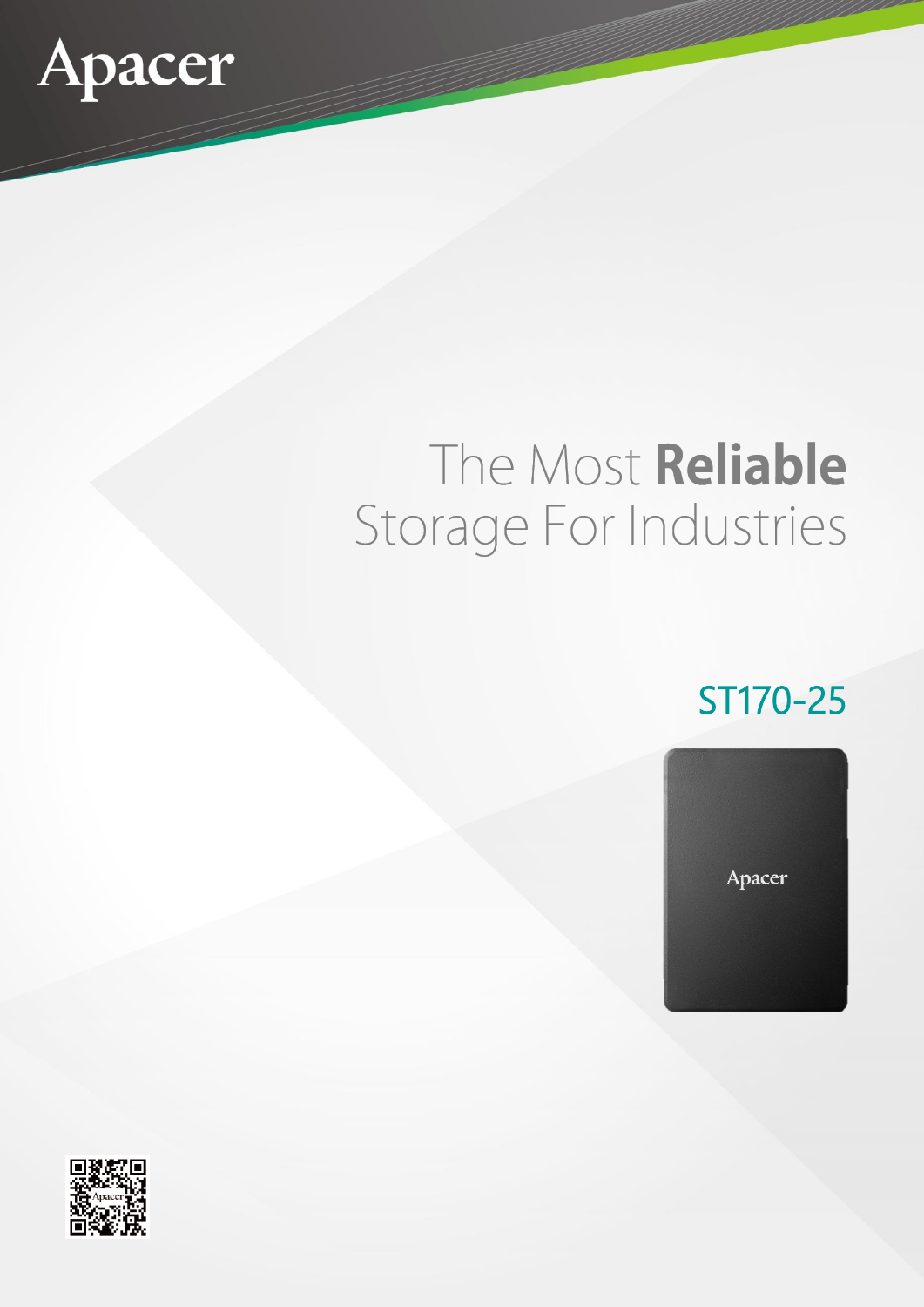### industrial.apacer.com



### **Overview**

acer

Apacer's ST170-25 is a well-balanced solid-state disk (SSD) drive with standard form factor and great performance. Designed in SATA 6.0 Gbps interface, the SSD is able to deliver exceptional read/write speed, making it the ideal companion for heavyloading industrial or server operations.

ST170-25 utilizes 3D NAND for higher capacity up to 960GB and provides more power efficiency than 2D NAND. It is suitable for Embedded, POS, KIOSK and IPC applications to optimize its operating conditions featuring in high-speed, stability and power savings.



### Feature

- ‧ Support LDPC ECC
- ‧ Global Wear Leveling technology
- ‧ Flash Bad-block Management
- ‧ S.M.A.R.T. and SSDWidget support
- ‧ Power Failure Management
- ‧ End-to-End Data Protection
- ‧ TRIM Support
- ‧ Mechanical design available in 7mm height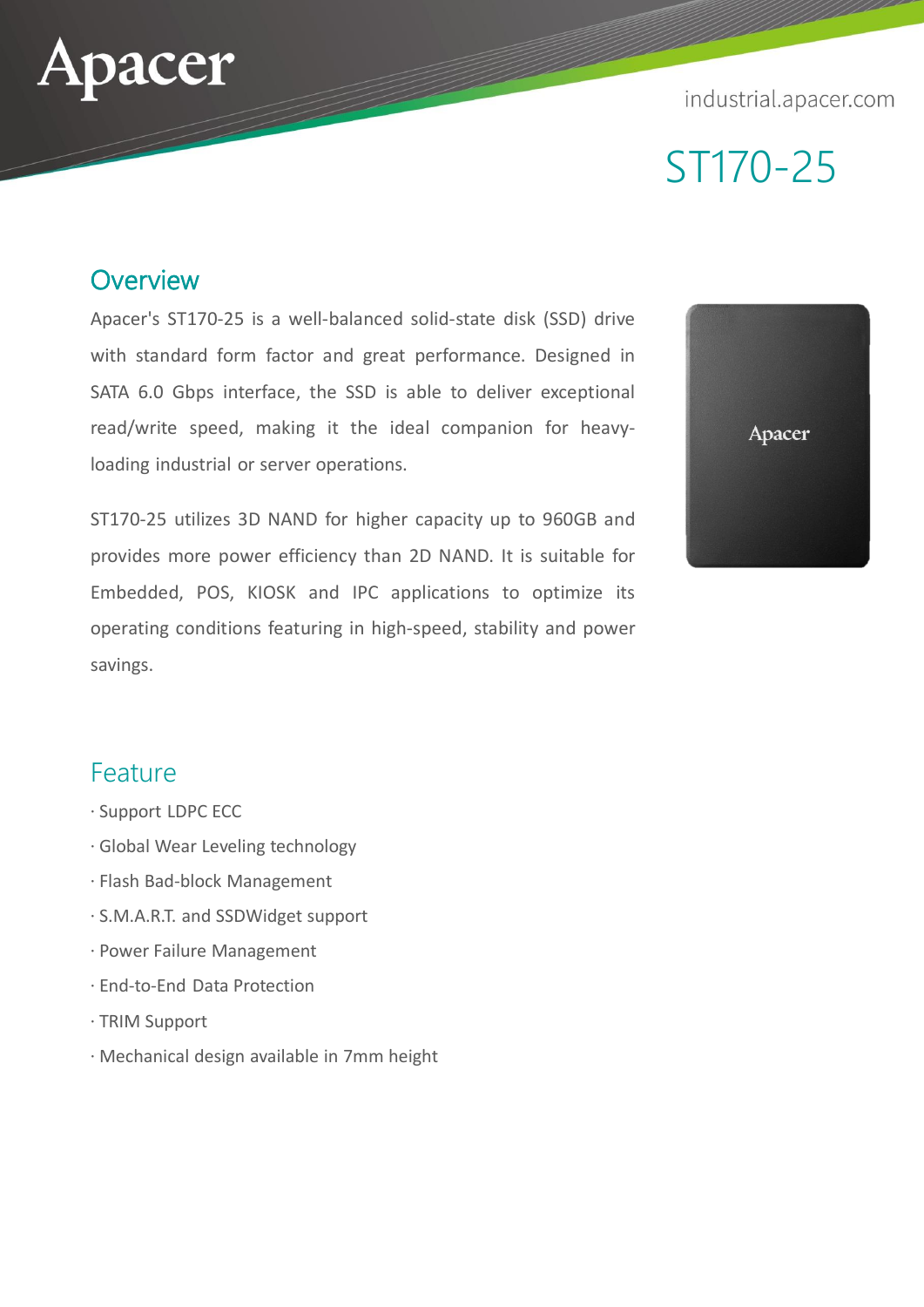

industrial.apacer.com

## Specifications

| <b>Model</b>                                | ST170-25                                                                                                                                                 |
|---------------------------------------------|----------------------------------------------------------------------------------------------------------------------------------------------------------|
| <b>Interface</b>                            | SATA 3.2 (6Gb/s)                                                                                                                                         |
| <b>Connector</b>                            | $(7+15)$ pin male                                                                                                                                        |
| <b>Form Factor</b>                          | 2.5"                                                                                                                                                     |
| <b>NAND Flash Type</b>                      | 3D TLC                                                                                                                                                   |
| <b>Capacity</b>                             | 30GB~960GB                                                                                                                                               |
| <b>External DRAM</b>                        | <b>NO</b>                                                                                                                                                |
| <b>Sustained Read Performance (MB/sec)</b>  | <b>Up to 560</b>                                                                                                                                         |
| <b>Sustained Write Performance (MB/sec)</b> | <b>Up to 510</b>                                                                                                                                         |
| <b>ECC Engine</b>                           | Low-Density Parity-Check (LDPC) Code                                                                                                                     |
| <b>IOPS (4K Random Write)</b>               | 85K                                                                                                                                                      |
| <b>Standard Operating Temperature ( °C)</b> | $0^{\sim}$ + 70                                                                                                                                          |
| <b>Extended Operating Temperature (°C)</b>  | $-40$ ~ + 85                                                                                                                                             |
| <b>Storage Temperature ( °C)</b>            | $-40$ ~ + 100                                                                                                                                            |
| <b>Thermal sensor</b>                       | Yes                                                                                                                                                      |
| <b>Shock</b>                                | Operation: 50G/11ms<br>(compliant with MIL-STD-202G)<br>Non-operation: 1500G/0.5ms<br>(compliant with MIL-STD-883K)                                      |
| <b>Vibration</b>                            | Operation: 7.69 Grms, 20~2000 Hz/random<br>(compliant with MIL-STD-810G)<br>Non-operation: 4.02 Grms, 15 ~ 2000 Hz/sine<br>(compliant with MIL-STD-810G) |
| <b>Operating Voltage</b>                    | 5.0 V±5%                                                                                                                                                 |
| <b>Power Consumption</b>                    | Active mode: 355 mA / Idle mode: 75 mA                                                                                                                   |
| Dimension (L x W x H)                       | 7mm:100.00 x 69.85 x 6.90mm                                                                                                                              |
| <b>MTBF (hours)</b>                         | >3,000,000                                                                                                                                               |